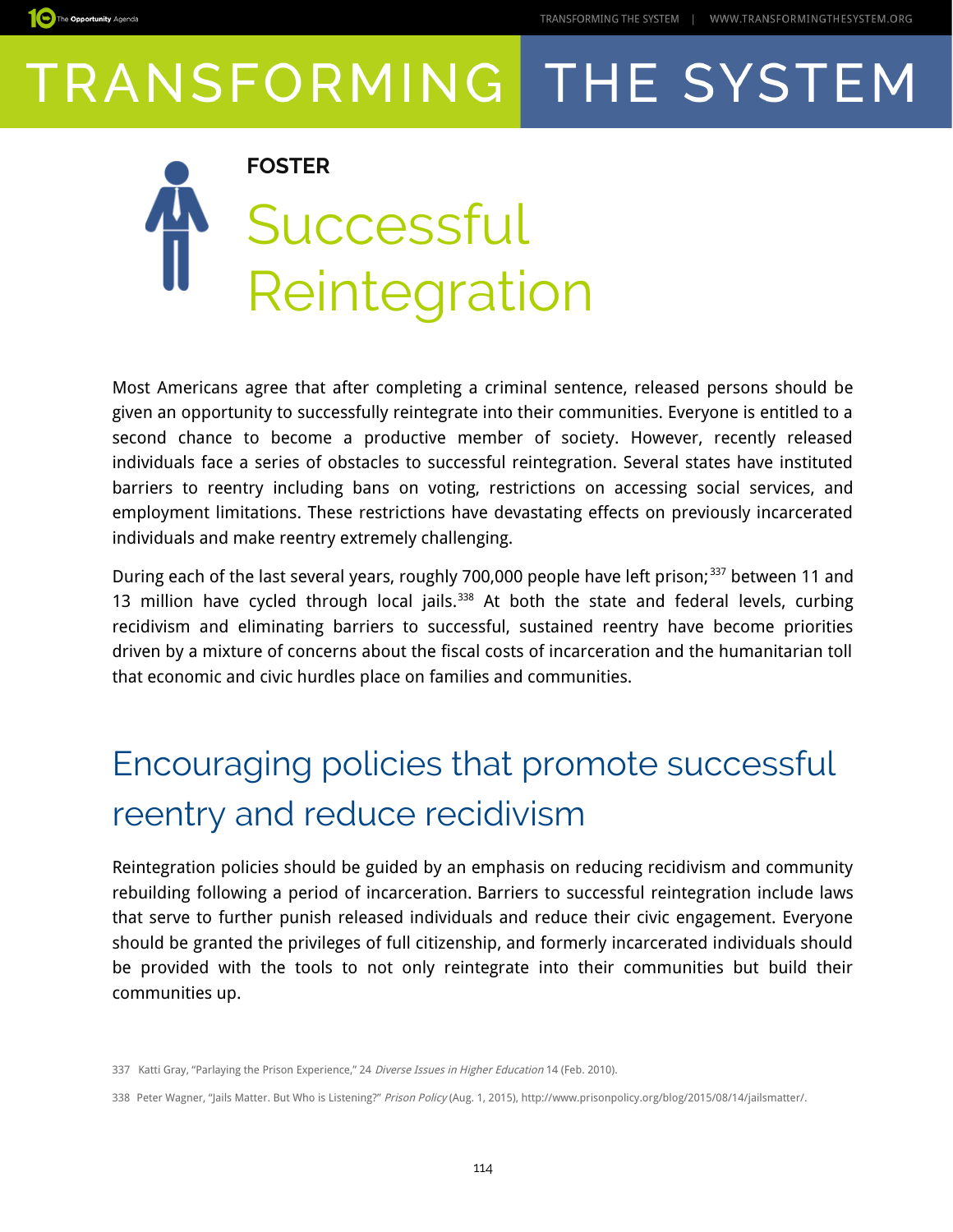

#### **State, local and federal governments** should adopt policies

that do the following:

- Expand the Second Chance Act of 2008, which intends to promote successful reintegration following incarceration;<sup>[339](#page-1-0)</sup>
- Repeal post-conviction consequences that hamper successful reentry, including barriers to voting, employment, jury participation, and social services;  $340$
- Þ Institute graduated reentry and vocational programs, which provide structured transitional services to individuals within a year of release, such as the Montgomery Pre-Release Center that focuses on securing a job prior to release; $341$
- Require that reentry programs be competent in providing support to LGBTQ Þ individuals;<sup>[342](#page-1-3)</sup>
- Remove barriers to federal housing subsidies for formerly incarcerated individuals; Þ
- **Prohibit the use of criminal background checks that are not specifically related to the job** or employment license, [343](#page-1-4)
- "Reduce the potential tort liabilities to employers for negligent hiring suits. Reduced tort liability will make employers more likely to hire parolees. Statistics show that parolees with good, steady jobs are less likely to reoffend;"<sup>[344](#page-1-5)</sup>
- Prohibit the use of criminal background checks on housing applications;<sup>[345](#page-1-6)</sup>

<span id="page-1-0"></span><sup>339 42</sup> USC § 3797(w)(2) (Supp. 2010). The purpose of the legislation is to "to break the cycle of criminal recidivism, increase public safety, and help States, local units of government, and Indian Tribes better address the growing population of criminal offenders who return to their communities and commit new crimes...

<span id="page-1-1"></span><sup>340</sup> Fortune Society, Advocacy, Policy Recommendation, http://fortunesociety.org/#advocacy.

<span id="page-1-2"></span><sup>341</sup> Ibid.; see generally Anne Morrison Piehl, Preparing Prisoners for Employment: The Power of Small Rewards, Manhattan Institute (May 2009).

<span id="page-1-3"></span><sup>342</sup> Center for American Progress & amp; Movement Advancement Project, Unjust: How the Broken Criminal Justice System Fails LGBT People 37 (2016), at 122, http://www.lgbtmap.org/file/lgbt-criminal- justice.pdf.

<span id="page-1-4"></span><sup>343</sup> Michelle Natividad Rodriguez & Beth Avery, National Employment Law Project, Unlicensed & Untapped: Removing Barriers to State Occupational Licenses for People with Records 4 (April 2016), http://www.nelp.org/publication/unlicensed-untapped-removing-barriers-state-occupational-licenses/ (providing guidelines on licensure requirements, which include requiring "assessment of candidates for licensure on a case-by-case basis, incorporating a standard that examines whether a conviction is occupation-related and how much time has passed since the conviction").

<span id="page-1-5"></span><sup>344</sup> Parole & Reentry, Right on Crime, http://rightoncrime.com/category/priority-issues/parole-and-reentry/ (last visited July 7,2016).

<span id="page-1-6"></span><sup>345</sup> Fortune Society, supra note 340.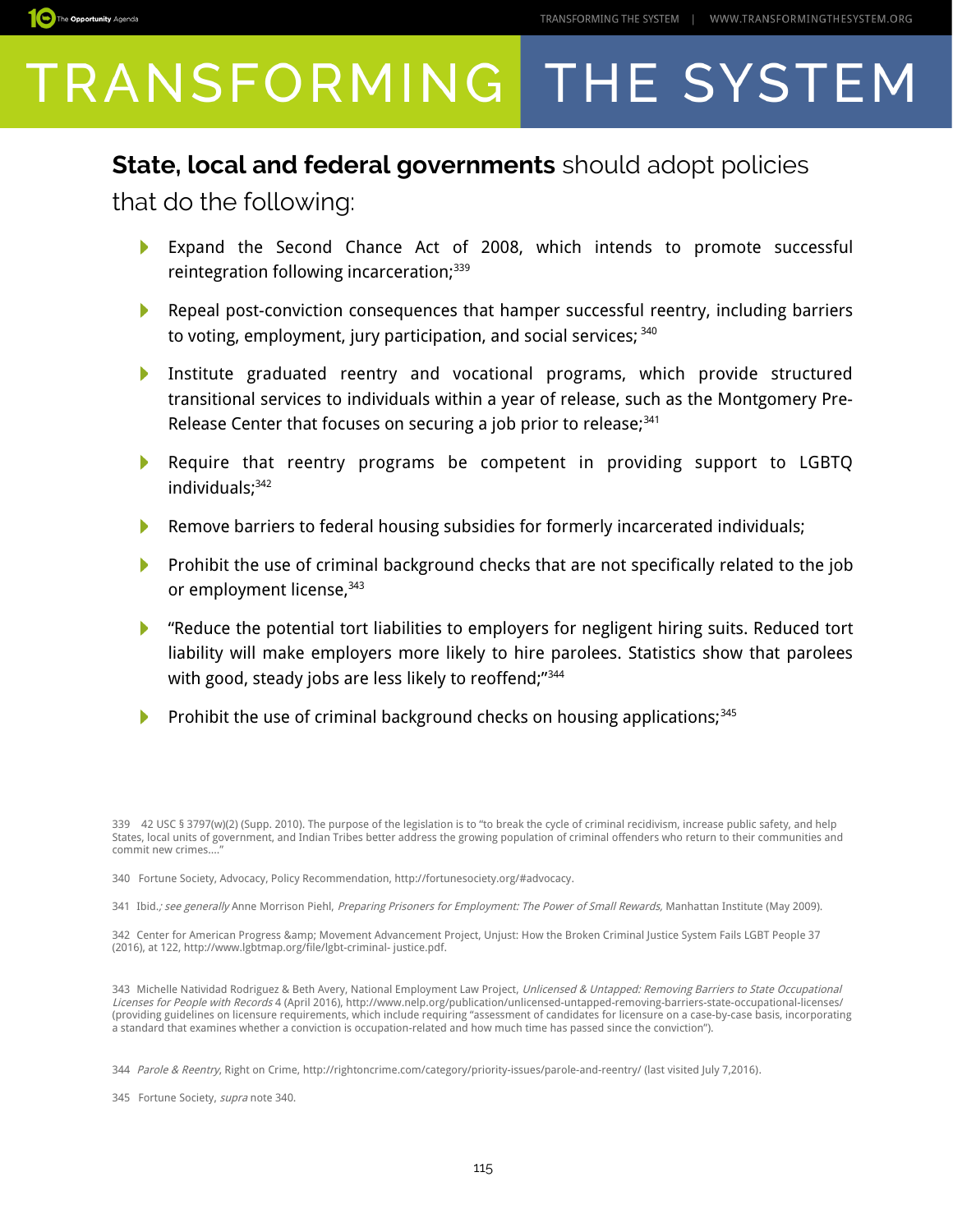

- ▶ Establish incarceration and post-incarceration programs specifically devoted to educating incarcerated and previously incarcerated persons. They should include vocational programs intended to provide job skills; [346](#page-2-0)
- N Ban educational institutions from requiring information concerning criminal history on application forms;<sup>[347](#page-2-1)</sup>
- Þ. Change the definition of homeless to incorporate people who have been incarcerated for more than 90 days for the purpose of expanding housing options available to formerly incarcerated individuals because "the McKinney Vento<sup>[348](#page-2-2)</sup> definition of homelessness does not recognize individuals in jail or prison for longer than 90 days as in need of supportive housing for homeless individuals" and thus people who have been incarcerated for more than 90 days are currently unable to seek housing in shelters and other housing options that are restricted to people who are homeless; $349$
- Remove restrictions on access to housing for formerly incarcerated persons; [350](#page-2-4)
- N Provide opportunities for imprisoned persons to maintain contact with family and other support networks by establishing an office tasked with maintaining family affairs and requiring that incarcerated people are sentenced to prisons near their support networks;<sup>[351](#page-2-5)</sup>
- Eliminate bars on civic participation, including voting, jury participation, and ability to  $\blacktriangleright$ hold government elected positions;<sup>[352](#page-2-6)</sup>
- Eliminate incarceration for failure to pay child support when the person has the  $means:  $353$$  $means:  $353$$  $means:  $353$$
- Eliminate "pay to stay" policies in which prisons can charge formerly incarcerated Þ individuals for the cost of room, board, and medical care.<sup>[354](#page-3-0)</sup>

<span id="page-2-0"></span>346 Ibid.

<span id="page-2-1"></span>347 Ibid.

- <span id="page-2-2"></span>348 McKinney-Vento Homeless Assistance Act of 1987 (Pub. L. 100-77, July 22, 1987, 101 Stat. 482, 42 U.S.C. § 11301 et seq.
- <span id="page-2-3"></span>349 Fortune Society, supra note 340.

<span id="page-2-4"></span>350 Ibid.

<span id="page-2-5"></span>351 Charles Colson Task Force on Federal Corrections, supra note 235.

<span id="page-2-6"></span>352 Marc Mauer, "Commentary: Should Felons Vote? Yes," Philly.com (May 18, 2016), http://articles.philly.com/2016-05-18/news/73155367\_1\_felonysentences-prison; Felony Disenfranchisement, The Sentencing Project, http://www.sentencingproject.org/issues/felony-disenfranchisement/ (accessed 2 July 2016).

<span id="page-2-7"></span>353 Eli Hager, For Men in Prison, Child Support Becomes a Crushing Debt, Marshall Project (Oct. 18, 2015), https://www.themarshallproject.org/2015/10/18/for-men-in-prison-child-support-becomes-a-crushing-debt#.SmgEWq9os.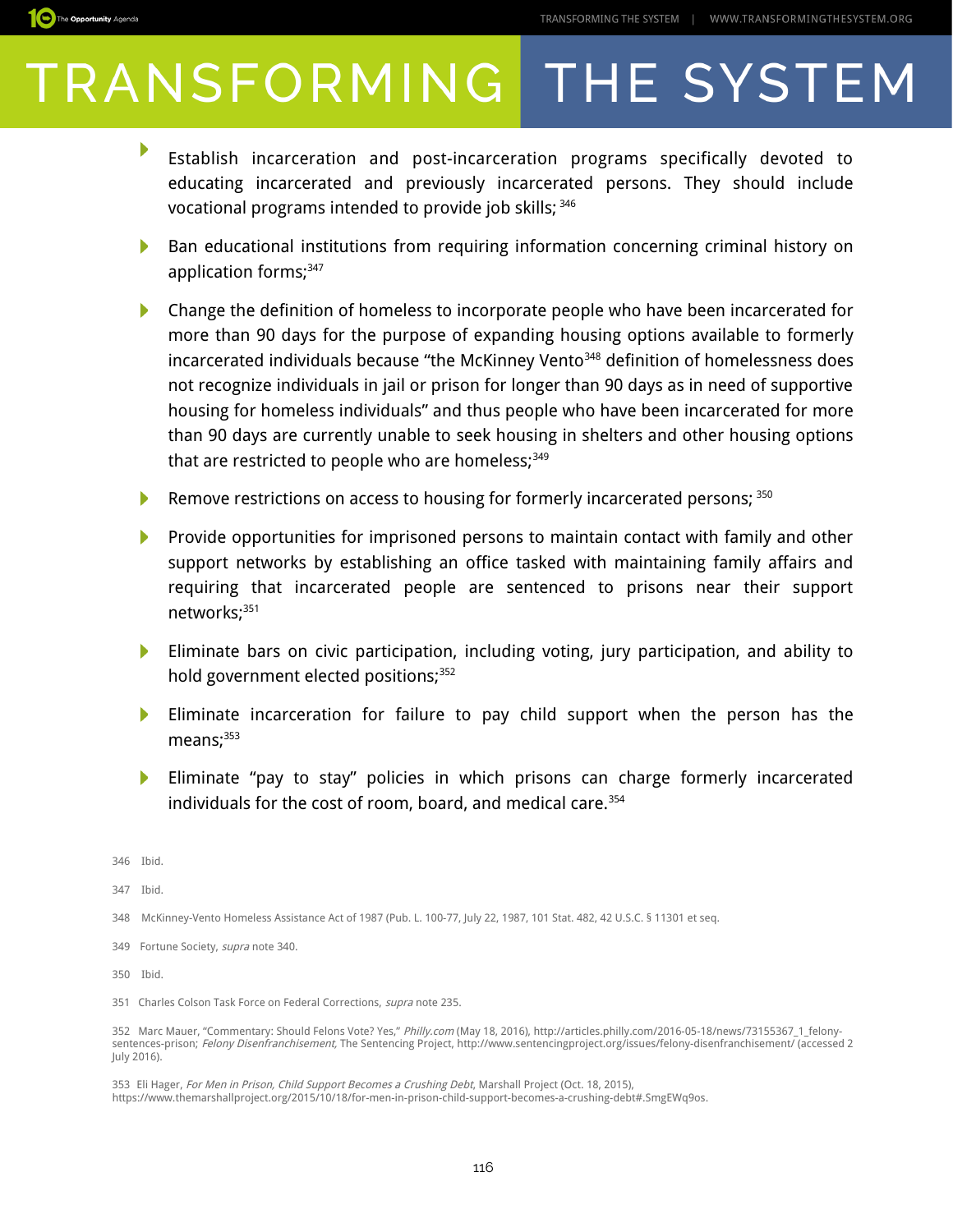

In addition, the [National Council for Incarcerated and Formerly](http://thecouncil.us/the-declaration-of-ncifiwg/)  [Incarcerated Women](http://thecouncil.us/the-declaration-of-ncifiwg/) has identifed several policy initiatives that **Congress and state governments** should take:[355](#page-3-1)

- Encourage the collaboration of probate, family, and criminal courts prior to an  $\blacktriangleright$ individual's release;
- Fund legal and counseling services to facilitate family unification; N
- Þ Provide entrepreneurial and educational skills training opportunity;
- N Prohibit parole and probation policies that automatically prevent formerly incarcerated people from visiting prisons and jails;
- Prohibit income deduction to halfway houses;  $\blacktriangleright$
- Þ Require the inspection of halfway house living conditions by qualified specialists;
- $\blacktriangleright$ Fund community-based halfway houses and treatment over privatized entities;
- Hire formerly incarcerated individuals to staff halfway houses; Þ
- Require the reinstatement of voting rights; ▶
- Expand the availability of record sealing, expungement, and employment certifications;
- Prohibit the license bans based on former incarceration status.

<span id="page-3-0"></span>354 American Civil Liberties Union, *In for a Penny: The Rise of America's New Debtors' Prisons* (2010), https://www.aclu.org/report/penny-riseamericas-new-debtors-prisons.

<span id="page-3-1"></span>355 These policy recommendations are taken from recommendations by the Council although they are not fully listed on the website. We obtained these recommendations through our interactions with the Council.